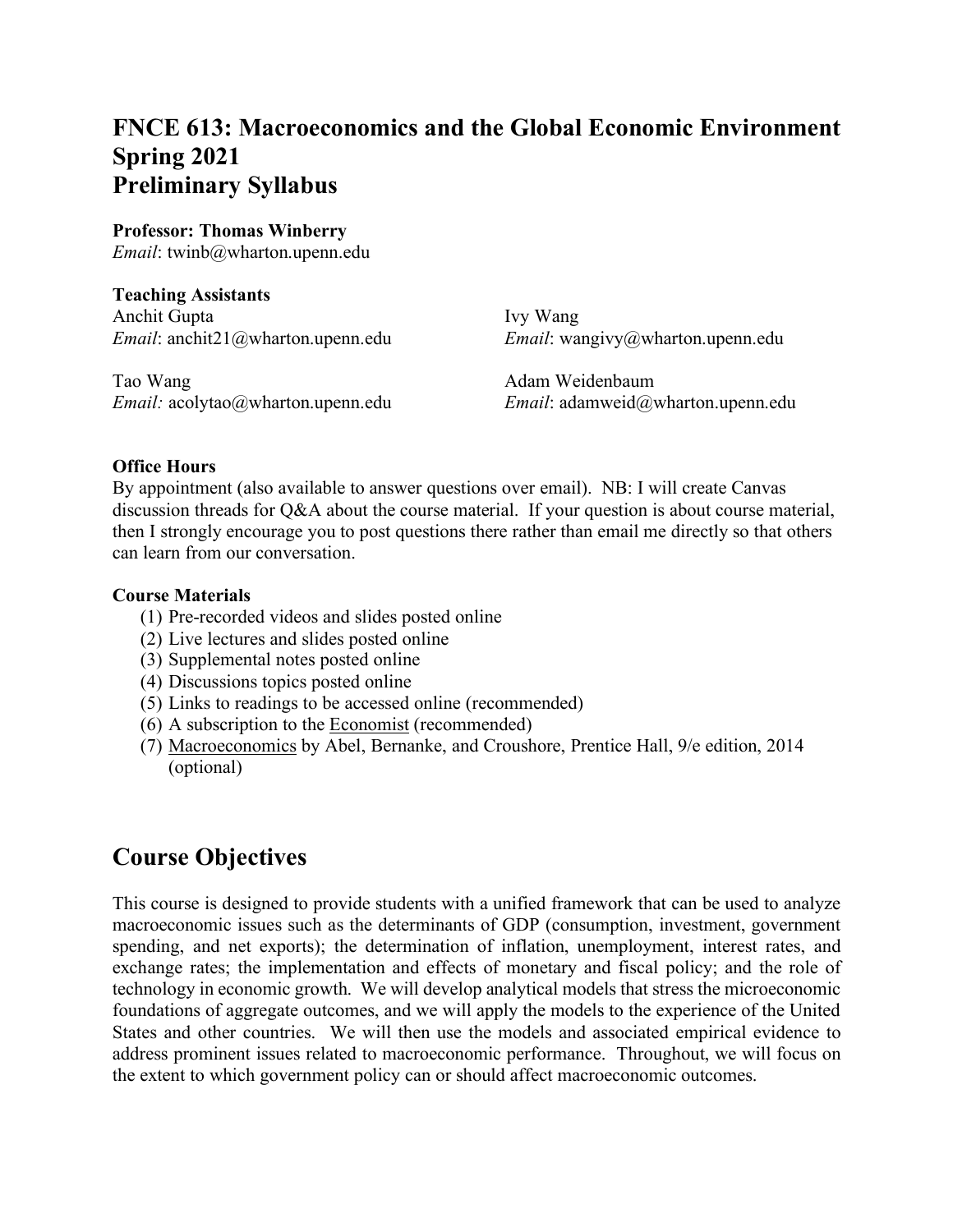# **Course Structure**

Our course will use a mix of pre-recorded videos and live lectures over Zoom. Each 80-minute lecture slot will be split into approximately 20-30 minutes of pre-recorded videos and 50-60 minutes of live lecture. In addition to the videos and lectures, you will complete weekly quizzes, a midterm, and a final exam, but otherwise have no other homework from the class. However, you will also have the opportunity to participate in online discussion boards for extra credit. I will provide supplemental notes and readings to complement the video and lectures.

#### *Pre-recorded videos*

I will post pre-recorded videos which contain "the essentials," i.e. the basic material needed to understand that week's lectures. I will create a Q&A discussion board on Canvas in which students can post questions about the material. I will respond to the posted questions either on the discussion board or in the live lecture.

#### *Live lectures*

The live Zoom lectures start at our scheduled course time and will last approximately 50-60 minutes (depending on the length of the pre-recorded videos for that lecture). I will primarily present material which apply the things you learned in the essentials videos to real-world applications.

I hope that you all will attend the live lectures. However, I recognize that this semester may present unusual challenges for students to join any given live session, so attendance is not mandatory and I will record each Zoom meeting and post the videos online. You may log in for whichever session is most convenient for you in a given week (though we may have to revisit this policy if the sections become so imbalanced that discussion suffers).

### *Quizzes*

In most weeks, I will post a short (10-15 minute) online quiz on Canvas. The purpose of these quizzes is to give you an incentive not to fall behind on class material. They will be easy if you are keeping up to date with the course.

### *Discussions*

I will post one discussion topic on Canvas per week. Each topic will consist of a reading and a prompt to generate a discussion based on what we are learning in class. Participation in these discussion threads is rewarded with extra credit. NB: the extra credit only counts for the weekly discussion topic, not the Q&A discussion threads about course material mentioned above.

### *Readings*

I will post detailed sets of notes that cover the trickier/more technical parts of the material. I will also assign an optional textbook for those who would like another resource. Finally, I will post a set of optional readings from the popular press that are related to the week's topic. These readings will not count toward your course grade. I post them so that the more enthusiastic students in the class have the chance to learn more and apply the material in class to understanding current events.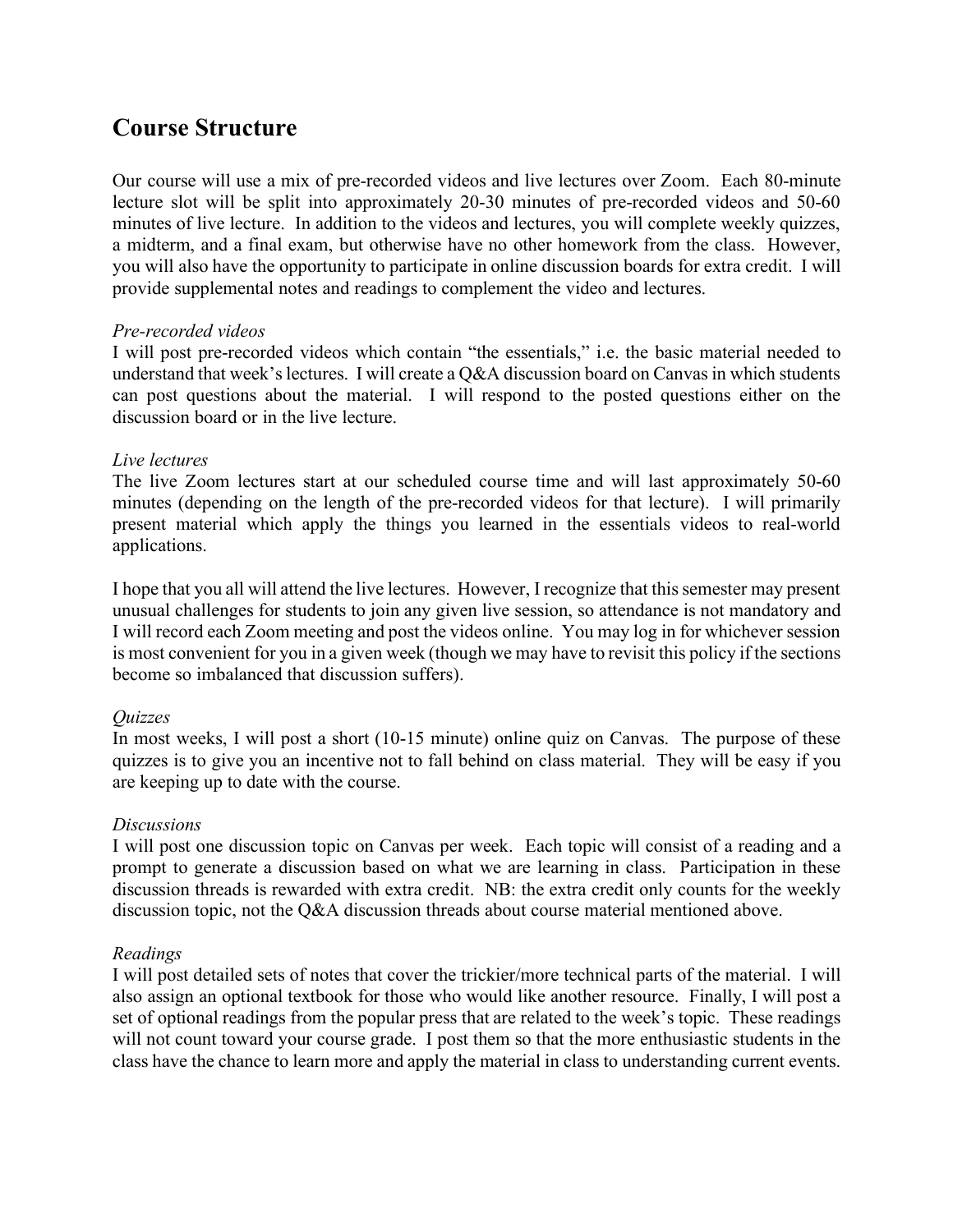#### *How to succeed*

I will send weekly updates with reminders of what is expected for that week. However, I want to stress that succeeding in this course is simple: watch the essentials videos, attend or view the Zoom meetings, complete the quizzes, and, if desired, do the optional readings and participate in the online discussions.

#### *Online etiquette for the zoom meetings*

Please adhere to the following etiquette to maximize the quality of the discussion:

- Please make every effort to join class from someplace quiet.
- Initially log on with and microphone muted.
- To ask a question/make a comment, please use the "raise your hand" feature in Zoom. I will also take frequent breaks to collect questions through Zoom chat.
- Please leave your video on if at all possible. It helps me feel like I'm not just talking to myself!

# **Expectations and Evaluation**

#### *Grading*

Your grade will be determined by four components:

- (1) 60% from exams. There is one midterm and one final. These will determine your grade as follows: the midterm counts once and the final counts twice. I will then take the highest two of those three grades and count them as 30% each, i.e., the lowest of the three grades is dropped.
- (2) 30% from quizzes. There will be 10 quizzes total, but I will drop your lowest quiz grade. All quizzes will be 10-15 minutes each, except for the last quiz, which will be a writing assignment to be discussed at the beginning of class.
- (3) 10% from watching the essentials videos before that week's Zoom meeting. You must also have watched the essentials videos to have a chance at doing well for the week's quiz.
- (4) 5% worth of *bonus points* for posting a comment in an online discussion topic. Each post will earn you 1% worth of additional bonus points, with a maximum of 5% bonus points. You can only earn 1% of bonus points per discussion topic.

Under this grading system, you do not need to take the midterm; it is optional. However, I strongly suggest that you take the midterm, and you take it seriously. If you do not take the midterm, the final will count for 60% of your course grade. *The midterm is easier than the final*. That is my goal. I do not normalize the means of the midterm and final when computing the course average; I want to reward those who take the midterm seriously.

All quizzes and exams will be timed and administered online. I will post the quizzes by Thursday morning of a given week and the quiz will typically be due by 11:59am ET on the following Monday, with the exception of Quiz 9, which is due by 11:59am ET on Tuesday, April  $13<sup>th</sup>$ (because we do not have class on April  $12<sup>th</sup>$ ).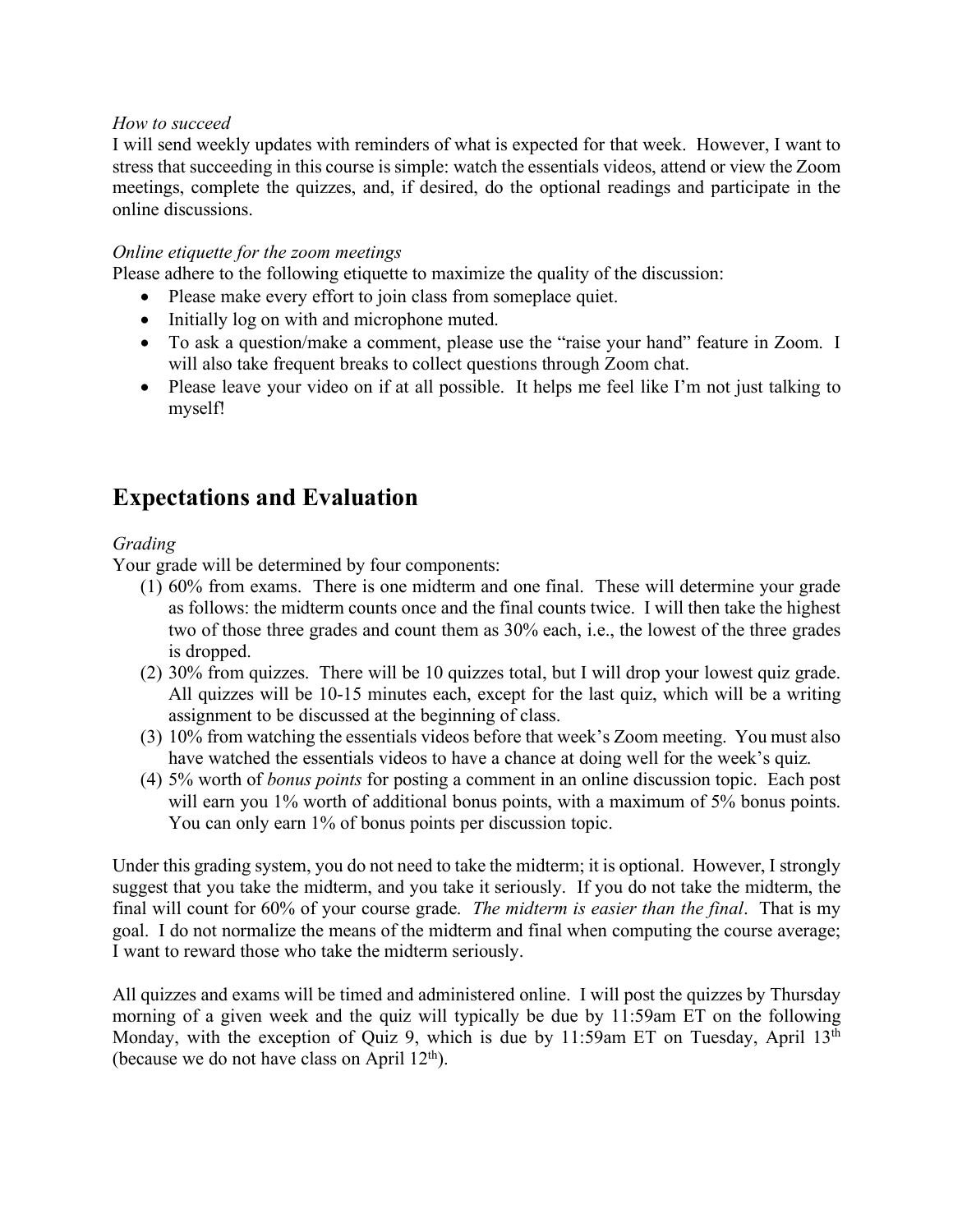The midterm exam is currently scheduled for March 3, 2021 from 6:00pm – 8:00pm ET. The final exam time is not yet available. I plan to give a 24-hour window on our scheduled exam day during which students start the exam and, once started, will have the set time of the exam to finish.

| <b>Quiz/Exam</b> | Week        | Quiz/Exam | Week        |
|------------------|-------------|-----------|-------------|
| Quiz 1           | due $2/1$   | Quiz 6    | due $3/22$  |
| Quiz 2           | due $2/8$   | Quiz 7    | due $3/29$  |
| Quiz 3           | due $2/15$  | Ouiz 8    | due $4/5$   |
| Quiz 4           | due $2/22$  | Quiz 9    | due $4/13*$ |
| Quiz 5           | due $3/1$   | Quiz 10   | due $4/19$  |
| Midterm          | Exam period | Final     | Exam period |

For your reference, here is a table summarizing the quizzes, exams, and when they are due:

You must work on all quizzes and exams alone. Quizzes are closed-book, but you are allowed a single-sided 8.5" by 11" cheat sheet for the midterm exam and a double-sided 8.5" by 11" cheat sheet for the final exam (in the past, many students have just written on the back of their midterm exam cheat sheet for the final exam cheat sheet).

An exam can be rescheduled only if required by university policy. Any request for a makeup exam as well as notification of disability accommodations must be directly addressed to the MBA Program Office. Students that miss an exam for a valid reason, as determined by the MBA program office, will get the chance to take a make-up exam during the final exam period. In this case, the make-up exam score will replace the score of the missed exam. If a student has excused absences for both exams, the make-up exam will count for 100% of the exam grade.

### *Re-grades*

Any re-grade request must be done within seven days after I return the quiz or exam to you. The request for a re-grade must be done over email with the quiz/exam attached. The request must include a description of what the problem is and why you think the quiz/exam should be graded differently. In these cases, I will re-grade the entire quiz/exam, not just the question you identified.

### *Code of Academic Integrity*

Students must adhere to the University's Code of Academic Integrity. Any student found responsible of academic misconduct, cheating, fabrication or plagiarism will automatically fail the class, and the incident will be reported to the MBA Program Office.

### *Workflow*

As a general rule, you should expect me to post the following by Thursday morning the week before class (i.e. the Thursday before the next Monday class):

- The essentials videos for the next week. Some videos will be due by Monday's class while others will be due by Wednesday class. I may not post the videos due by Wednesday class until after Monday's class, depending on the material.
- If applicable, the weekly quiz which is due by Monday 11:59am ET.
- The discussion thread which is due by Sunday 11:59pm ET (for extra credit).
- Optional readings.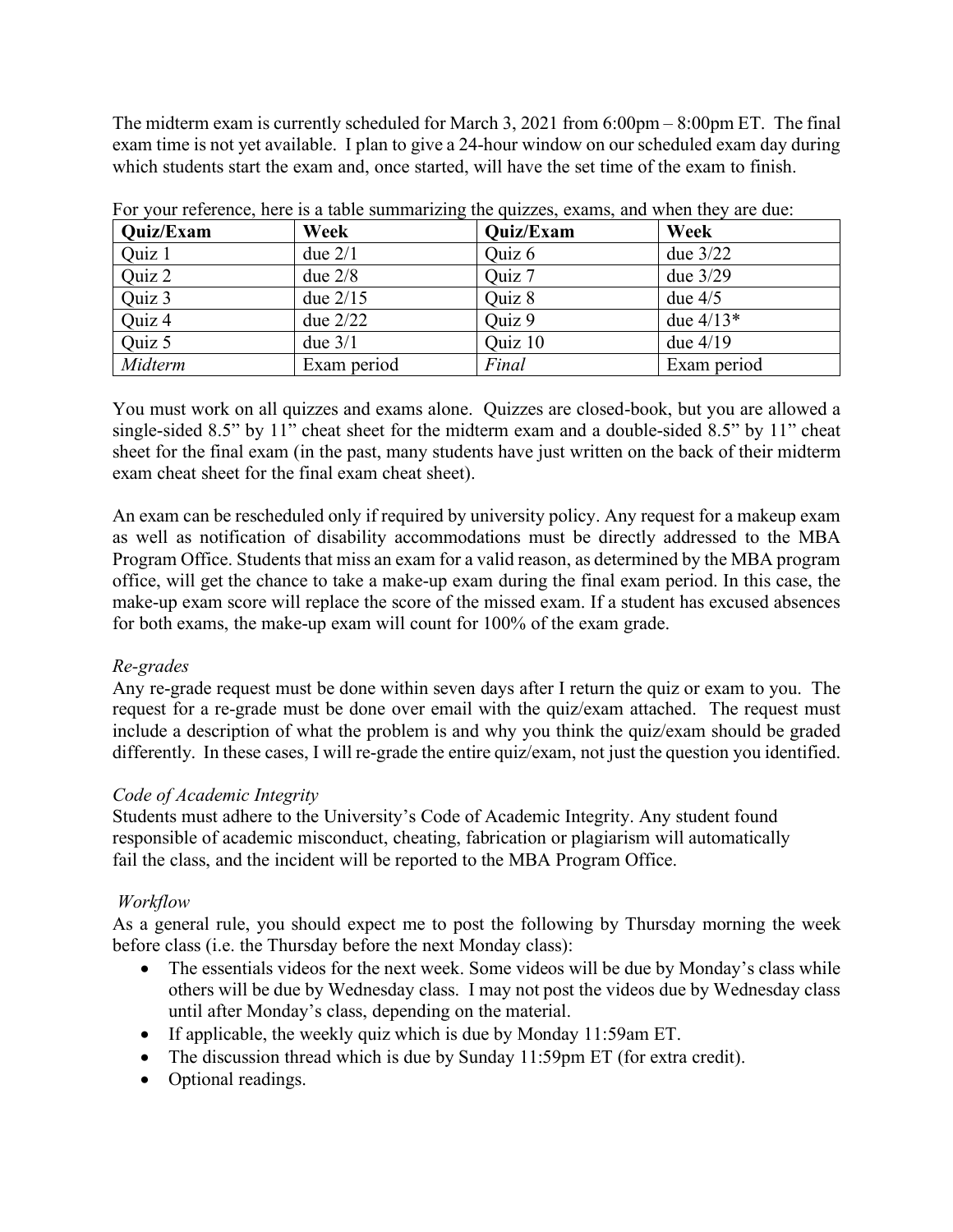I will not post any videos or quizzes before the first lecture on Wednesday, January  $20<sup>th</sup>$ . You should expect that lecture to last the entire 80 minute time slot.

## **Course Materials**

The bulk of the course materials will come from the essentials videos (with lecture slides), live Zoom lectures (with slides), and supplemental notes which directly expand upon the topics from the essentials videos and Zoom meetings. All these materials will be posted on Canvas. The lecture slides for the Zoom meetings will be posted online before the meeting; I recommend that you download these slides in advance.

The Abel, Bernanke, and Croushore textbook assigned for this class is entirely optional. Many students succeed without buying the text, but many other students find the text helpful. I will leave it up to you to figure out what works best for you. I will mark the appropriate readings from the text on the course reading list.

The optional course readings come in two forms: about 80% come from The Economist, and the remaining 20% come from elsewhere. I will post links to these readings on the Canvas page.

### **Communication**

I will send weekly updates before each week of class describing the material that we will cover in class the following week, the material that will be relevant for the next quiz, tips on how to study, the discussion topic for that week, and anything else that comes to mind.

I hope that I will answer most questions during our Zoom meetings. I am also happy to answer questions by email. However, if your question is about course material, then I strongly prefer you to post your question to the relevant Q&A discussion board on the Canvas site (I will create a Q&A discussion board for each topic). That way others can learn from your question and my answer – if you are confused about something, then I guarantee many others are as well!

# **Recording Policy**

By attending course sessions, students acknowledge that:

1. They will not: (i) record, share, or disseminate Wharton course sessions, videos, transcripts, audio, or chats; (ii) retain such materials after the end of the course; or (iii) use such materials for any purpose other than in connection with participation in the course.